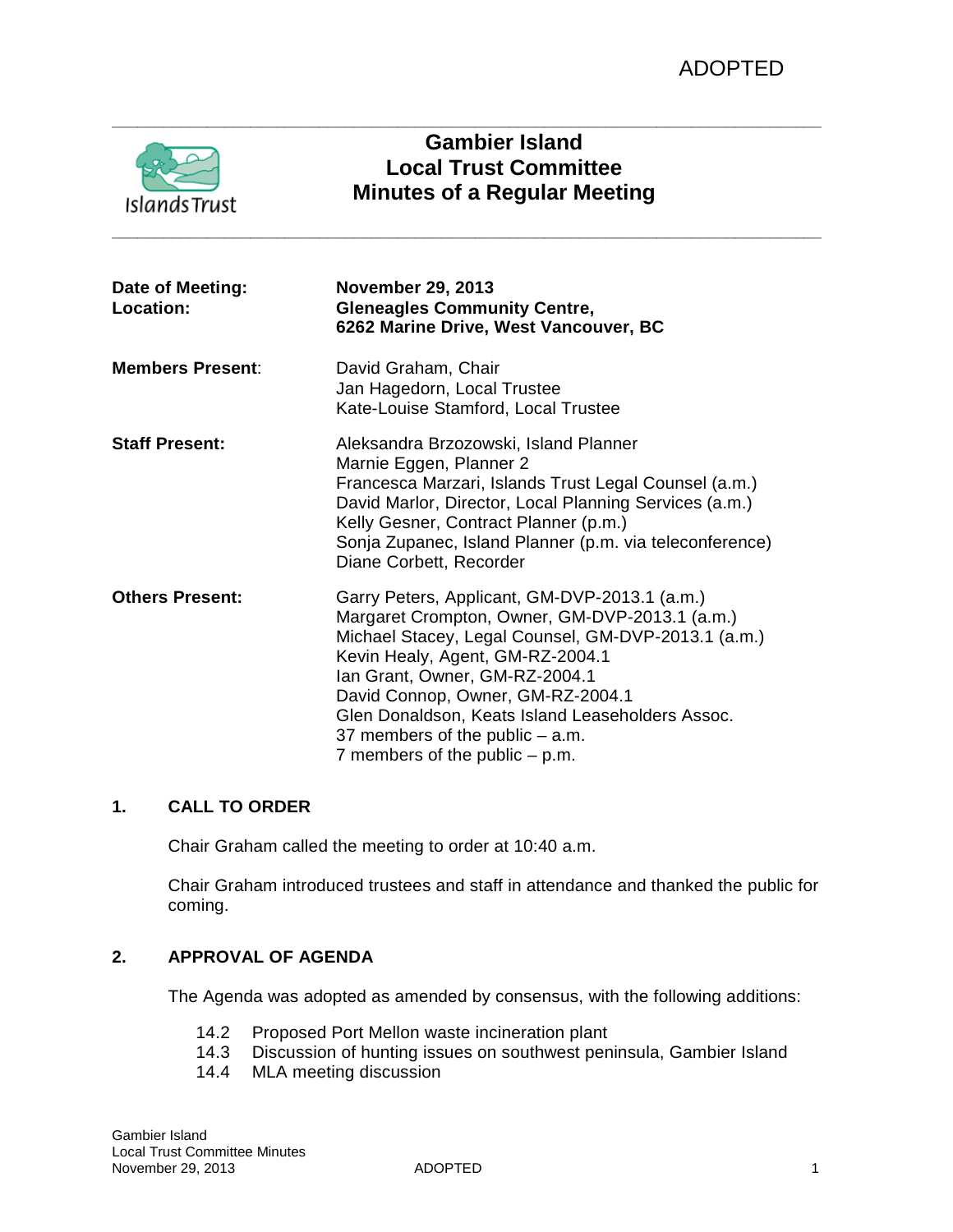# ADOPTED

*For the convenience of the public, the business agenda commenced with items 11.1 and 11.2. The subsequent order of review of agenda items was as follows: 14.1, 14.2, 12.1, 16, 17, 10.1, 10.2, and 10.4. The following items were deferred to January, 2014: 3.1, 4.1, 5, 6, 10.3, 13.1, 13.2, 13.3, 14.3, 14.4 and 15.*

# **3. MINUTES**

- **3.1 Gambier Island Local Trust Committee Meeting Minutes dated October 24, 2013** *– Deferred*
- **3.2 Section 26 Resolutions Without Meeting** *None*
- **3.3 Gambier Island Advisory Planning Commission Minutes** *None*

## **4. BUSINESS ARISING FROM MINUTES**

- **4.1 Follow-up Action List dated November 20, 2013** *– Deferred*
- **5. CHAIR'S REPORT** *– Deferred*
- **6. TRUSTEES' REPORT** *– Deferred*
- **7. DELEGATIONS** *– None*
- **8. TOWN HALL SESSION** *– None*
- **9. CORRESPONDENCE** *– None*

### **10. LOCAL TRUST COMMITTEE PROJECTS**

### **10.1 Sustainability Guide Final Draft**

Island Planner Brzozowski discussed the memorandum, dated November 18, 2013, pertaining to an update on the status of the Sustainability Guide project.

### **GM 078/13**

### **It was MOVED and SECONDED,**

that the Gambier Island Local Trust Committee forward the Sustainability Guide on to the Bowen Island trustees for their consideration.

### **CARRIED**

### **10.2 Foreshore Protection**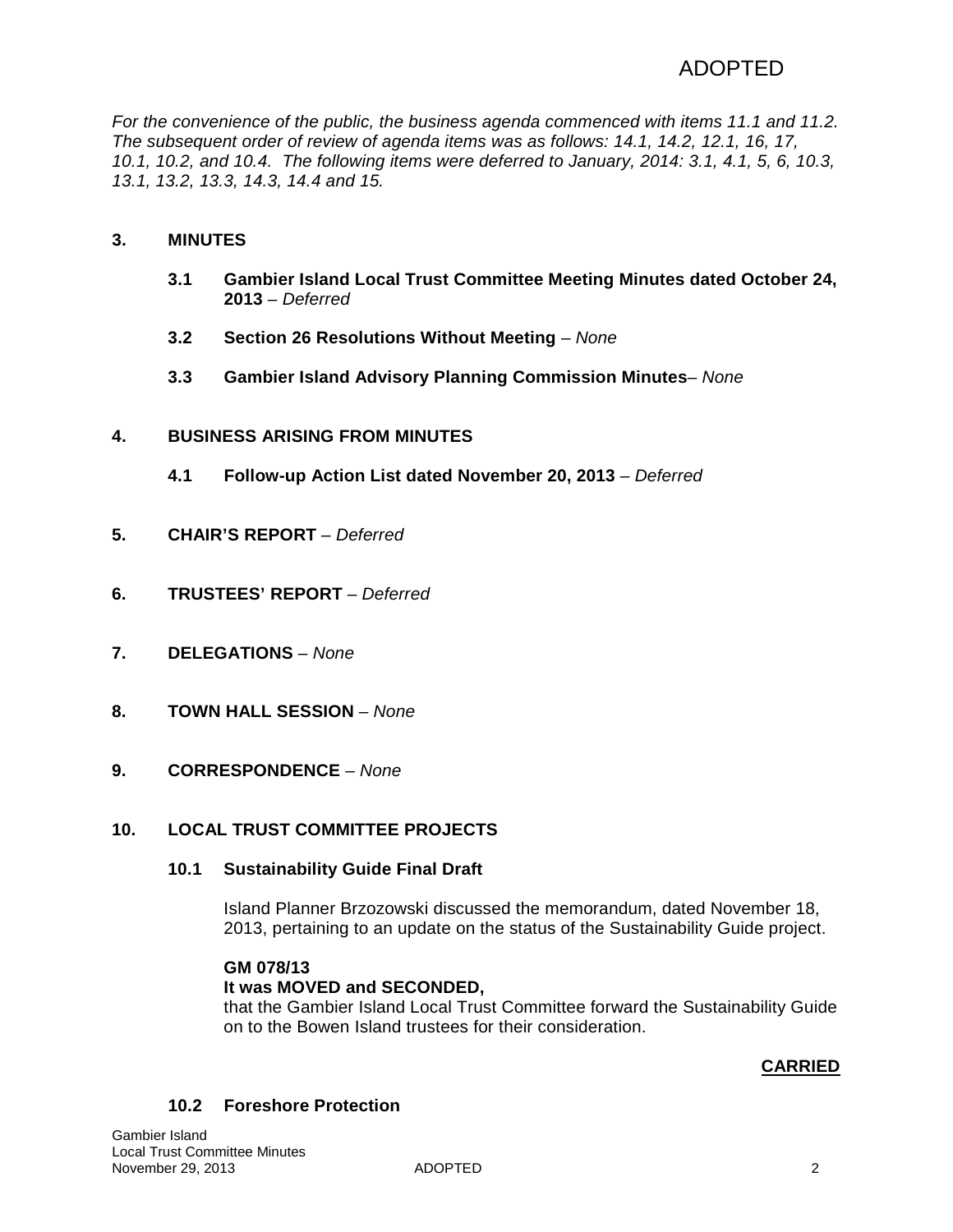Island Planner Brzozowski discussed the staff report, dated November 18, 2013, regarding drafting of a Project Charter for Foreshore Protection.

Trustees were requested to provide Island Planner Brzozowski with desired outcomes regarding foreshore protection, for discussion at the January meeting.

### **10.3 Official Community Plan Advocacy Policies Implementation** *– Deferred*

## **10.4 Electronic Meetings**

Island Planner Brzozowski noted that Legislative Services staff was working on the topic of electronic meetings for the Saltspring Island Local Trust Committee meeting in December, and that further information likely would be available for discussion on this topic at the Gambier Island Local Trust Committee business meeting in January, 2014.

# **11. APPLICATIONS AND PERMITS**

# **11.1 GM-DVP-2013.1 (Crompton - 362 Mary Road, Gambier Island)**

Two late items were presented for distribution:

- Staff Report dated November 21, 2013 regarding Development Variance Permit – Lot 1 of Lot 1, Block 2 of Block C, District Lot 847, Plan 499, Gambier Island; PID 007-295-928; and
- GM-DVP-2013.1 (Crompton) Compilation of Correspondence dated November 25 and 28, 2013.

Planner Eggen provided a summary of the staff report regarding a request for variances:

- to reduce the setback from the natural boundary of the sea from 15.0 metres to 2.56 metres (8.4 feet) to allow the location of a single family dwelling consisting of an existing cottage and connected cottage annex (including decks), existing freestanding wooden deck, existing wood shed and existing retaining wall; and
- to reduce the setback from the western interior side lot line from 3.0 metres to 0.0 metres (0.0 feet), and the eastern interior lot line from 3.0 metres to 0.64 metres (2.1 feet) to allow the location of a single family dwelling consisting of an existing cottage and a connected cottage annex (including decks), and an existing garage deck.

Planner Eggen summarized the number of public submissions on the application received since the Notice of Permit was issued: a total of 50 received, with 39 supportive and 11 unsupportive. Of the 39 supportive, six live on Gambier Island, 33 have visited the property; within a 100 metre radius of the property, two were supportive and six unsupportive.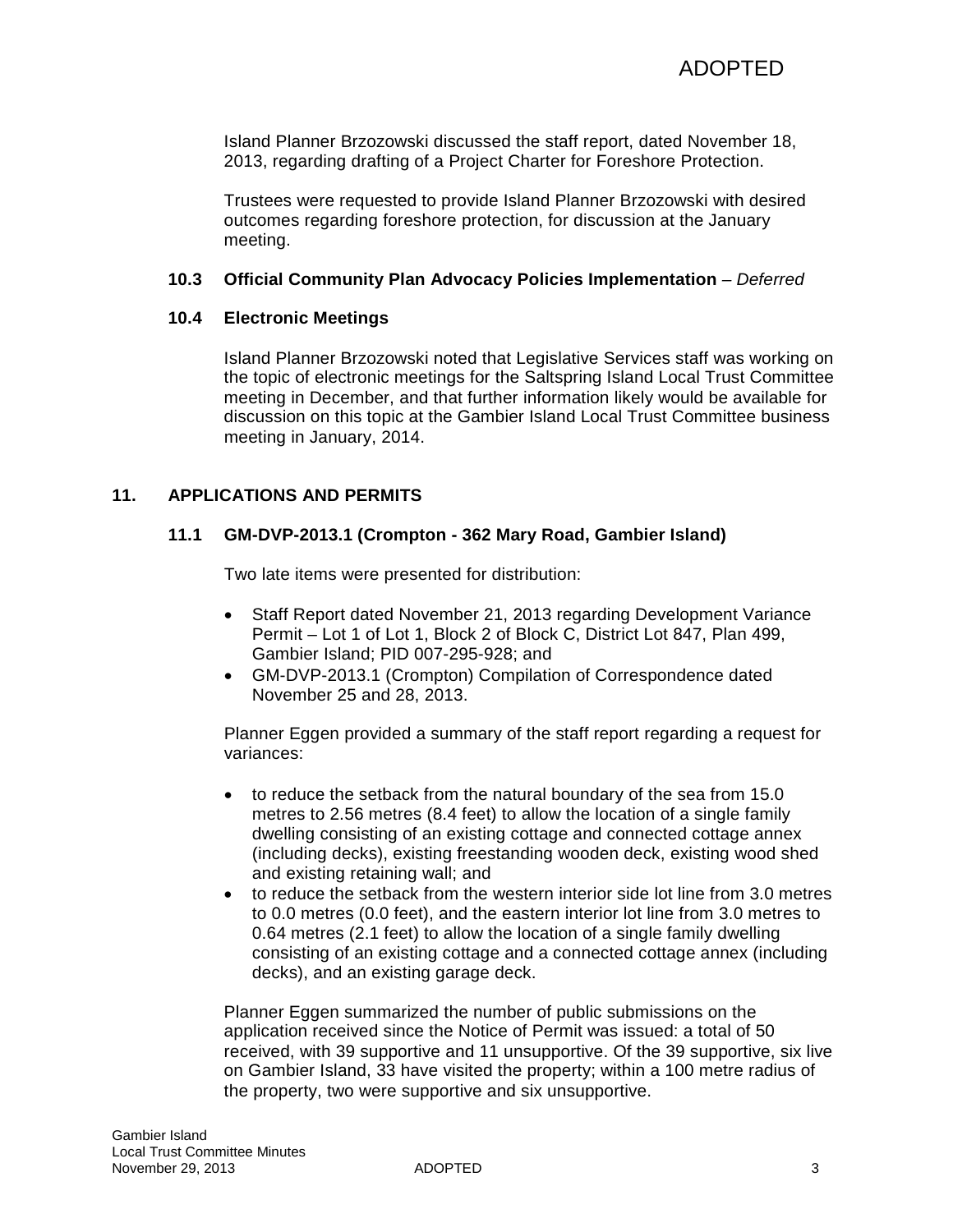Michael Stacey, Legal Counsel for the owner, presented a proposal for a redrafted form of the development variance permit. Mr. Stacey also indicated he had passed correspondence received on the application to Legal Counsel Marzari the previous day, and that, for the purposes of this application, the Cromptons had said they would accept the latest survey by Underhill and Underhill, notwithstanding the issues that are historic, and that measurements were based on the current natural boundary of the sea.

Mr. Stacey referenced supportive comments from the above noted correspondence. He questioned whether the "rural aesthetic" is a principle upon which this application should be considered, noting that a number of the properties in the area do not meet that criteria if this were to be applicable.

Mr. Stacey proposed a redrafted Development Variance Permit that included variances as follows:

- siting and setback regulations be reduced for the setback from the natural boundary of the sea from 15.0 meters to 2.6 meters (8.6 feet);
- siting and size be varied to reduce the setback from the western interior side from 3.0 meters to 2.0 meters (6.6 feet), and the eastern interior setback from 3.0 metres to 0.7 metres (2.3 feet); and
- the reductions would apply to the removal of the existing garage deck and removal of a portion of the decking on the single family dwelling that is less than 2.0 meters from the western lot line.

Chair Graham thanked Mr. Stacey for his presentation.

Legal Counsel Marzari noted, if the Local Trust Committee did wish to adopt something like what was just proposed, on a technical review she noticed that 2(b)(i) refers to the setback of the garage deck of 2.3 meters for the permission of a single family dwelling; the garage did not need a variance as it was not mentioned in Mr. Stacey's draft permit, so it probably should be 2.8 meters distance as that was the closest the single family dwelling is to the lot line.

Mr. Stacey accepted the updated distance of 2.8 meters.

Chair Graham invited members of the public who had signed a speakers list to provide comment to the Local Trust Committee.

Ruth Hume remarked that in a small community there is a lot of chance for challenges in letters that can destroy relationships. She hoped that a mediation of some kind is put towards future relationships on the island.

Margaret Crompton commented that anything that can be done to emulate everyone's love of Gambier and living on Gambier should be uppermost on peoples' minds.

Garry Peters apologized for having to put everyone through this, and indicated that he should have gone with a variance request first. Mr. Peters remarked that a better way to resolve this would be to mediate with the neighbor and that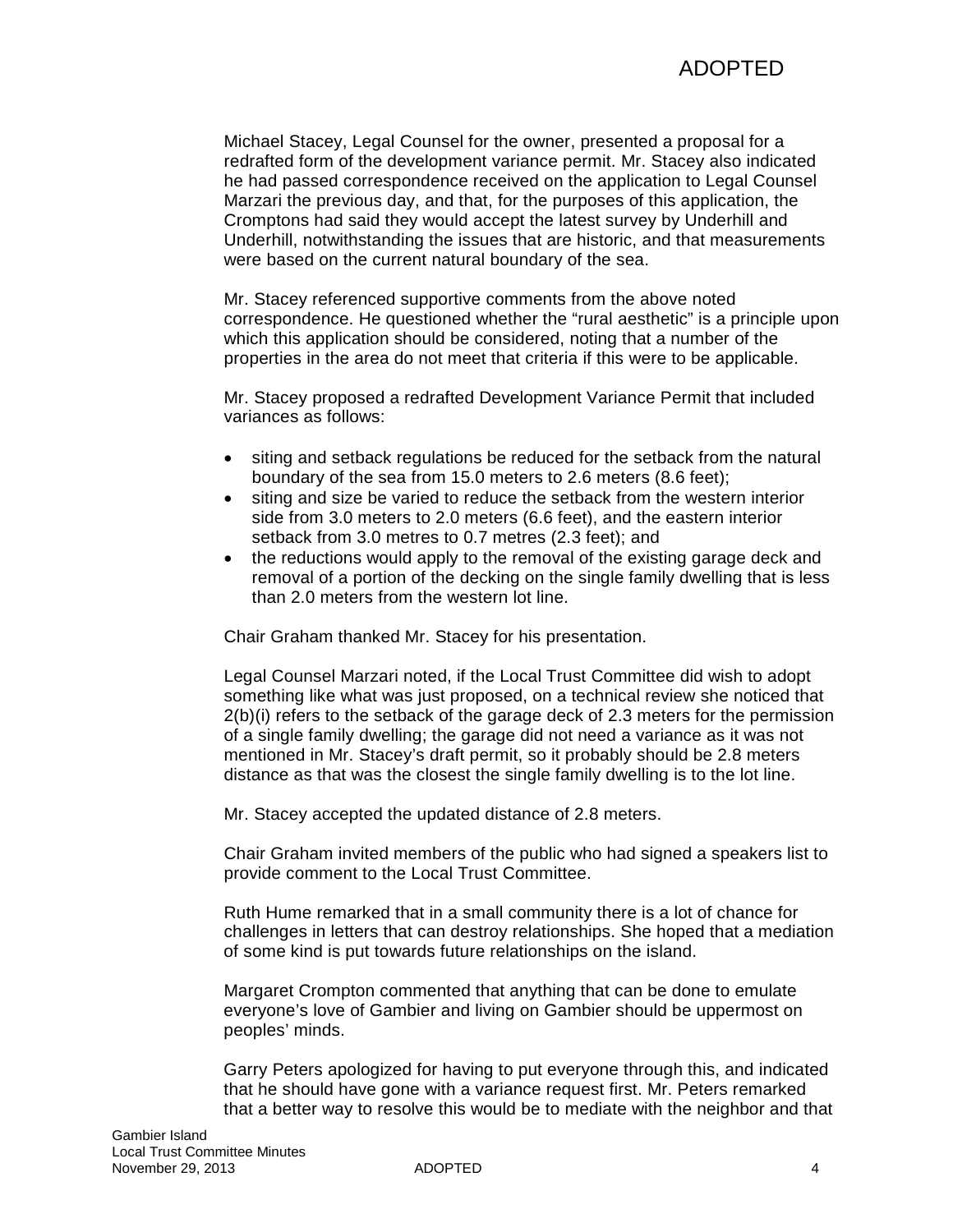he would be willing to participate in that. Mr. Peters did not think that taking down the annex would do that.

Gord Steele, resident of Gambier Island, remarked that some of the complainants had themselves built their houses without a permit; some built right to the lot line and road allowance. Mr. Steele commented that there seemed to be a persecution going on with this particular property. The lots are very small in the neighbourhood. Properties have been built too close to the sea with the current regulations. Presently three houses were being built on Gambier without permits, one right up to the lot line. Mr. Steel recommended granting the variance.

Chair Graham noted that Islands Trust does not go out of the way to look for inconsistencies with the bylaw. Its bylaw enforcement process is complaint driven.

Brian Anthony, long-time Gambier resident, commented that he hoped this matter could be resolved through arbitration, and that the small community seemed to be able to resolve problems that arise. Mr. Anthony indicated he did not know why the owner did not apply for a variance before building a house. He remarked that Islands Trust needed to take a stand on what is right or wrong. Mr. Anthony wanted this to be resolved without financial hardships for everybody.

Bruce Wilkie commented that the annex enhances the view of the cottage from the water and is a superb design that fits with the landscape and remainder of the property. The owners had spent a lot of time and effort ensuring the building tied in with existing and surrounding properties, and had ensured that the property is nice elsewhere, enhancing the beauty on Gambier in total and the value of surrounding properties.

Don Crompton remarked that the rural aesthetic should be off the table. A lot of the complainants did not have conforming properties; there was a suggestion in the letters that, if Islands Trust did not tear the place down, it would lose its power. Mr. Crompton asserted that the variances come out of English common law, and he did not think that by allowing the variance it would reduce the authority or value of Islands Trust. Mr. Crompton perceived there was not a loss of sight lines. Mr. Crompton recommended what Legal Counsel Stacey had suggested, with an added responsibility on the owner to satisfy the neighbours.

Andy Cleminson, a part-time resident of Gambier for 24 years, indicated that he was very conscious of Islands Trust's purpose, that he considered a very important one. Mr. Cleminson commented on the significant contributions of the owner and family to Gambier Island, and he recommended looking past this and at the whole community to acknowledge that this was a mistake and to move beyond that. Mr. Cleminson recommended ensuring the creation of "an ambience in the islands that we love."

Chair Graham noted that a perspective of Islands Trust's mandate, preservation and protection of the local environment, is a unique perspective that trustees have to use as a lens for making decisions. None of the decisions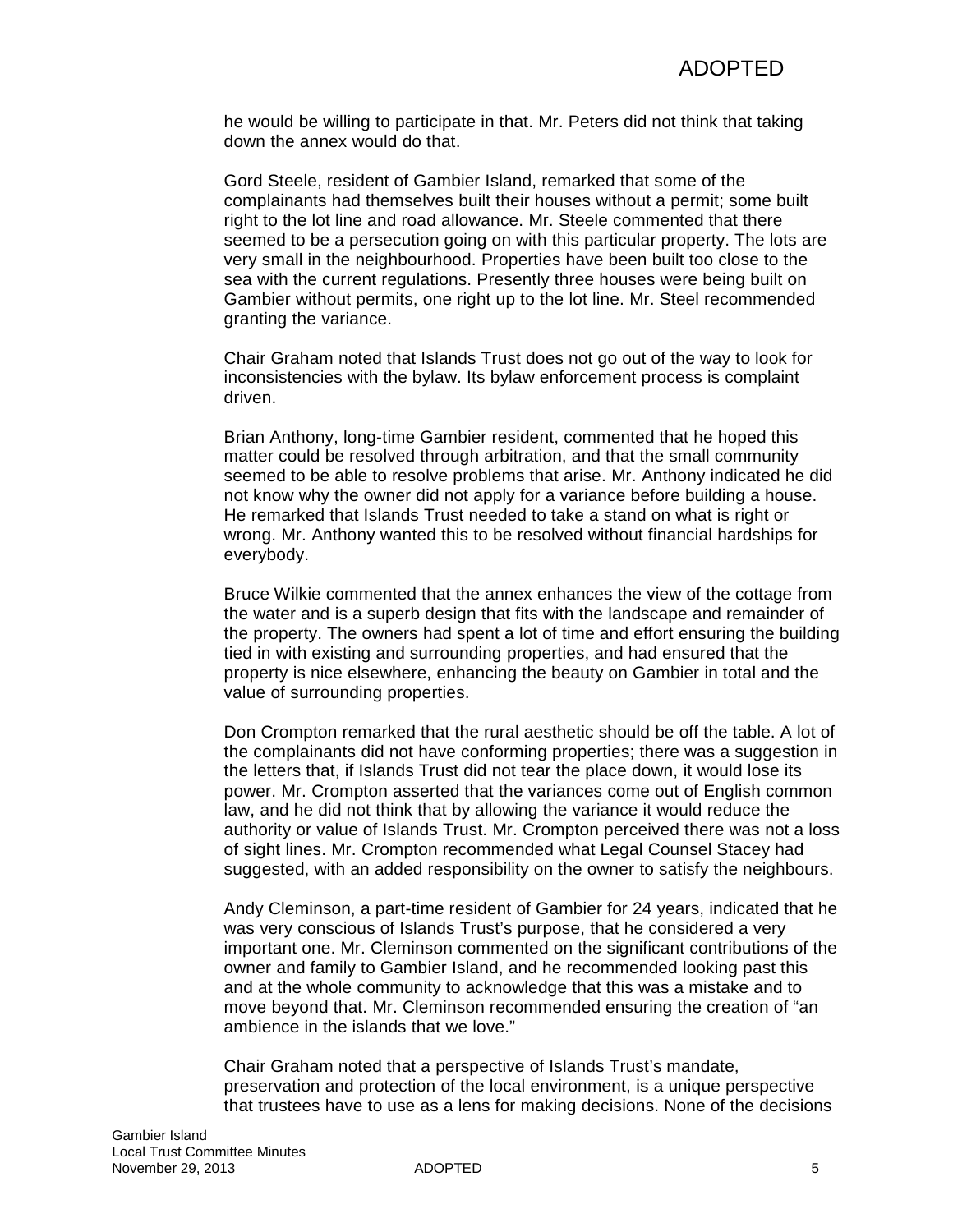are based on who owns what. Trustees are islanders and understand the value and strength of living on islands. Chair Graham requested that those present be respectful of the work the trustees have to do.

Trustee Hagedorn emphasized that each individual variance application is separate, with unique circumstances.

Planner Eggen indicated that the variance proposed by staff was structured in a way that all the structures and buildings on the site could not encroach any further vertically or horizontally.

Mr. Peters expressed a willingness to remove the deck if it hurt the application. Mr. Peters explained that, in the year of the new construction on the property, there was a lot of construction going on and a lot of people were building without a permit. Plans had been put together to submit, and, because the expense of building on Gambier and because others were building without a permit, he decided to join them. Mr. Peters noted he built the structure in two months. It stayed empty and there was nothing happening for over two years. He hoped this would go away and, when it did not, he had to deal with it.

Trustee Hagedorn remarked that this is a really unique property, where she had visited twice. She had heard a lot of comments regarding the view scape. She had visited the neighbor. The trustee explained that it appeared to her that the annex does cut off some view scape.

Trustee Hagedorn inquired about how much construction had been done when the Sunshine Coast Regional District (SCRD) contacted the applicant in 2008, to which Mr. Peters responded that the building was completely built with windows, doors and roof, but not finished inside. It was left empty in 2008. When he did not hear anything further, he finished the inside.

Chair Graham referred to the recommendation of staff and the proposed recommendation of the applicant, and invited trustees to make a motion.

### **GM 079/13**

### **It was MOVED and SECONDED,**

that the Gambier Island Local Trust Committee issue a Development Variance Permit for GM-DVP-2013.1 (Crompton) that authorizes the reduction of the minimum setback to the natural boundary of the sea from 15 metres to 2.8 metres (9.2 feet) to allow the location of the following:

- i. a single family dwelling consisting of only an existing cottage and its decks, up to within 2 metres (6.6 feet) from the western interior lot line;
- ii. an existing freestanding wooden deck;
- iii. an existing wood shed;
- iv. an existing retaining wall north west of the dwelling;

and to authorize the reduction of the setback from the western interior side lot line from 3 metres to 2 metres (6.6 feet) to allow the location of the following:

i. a single family dwelling consisting of only an existing cottage, and decking;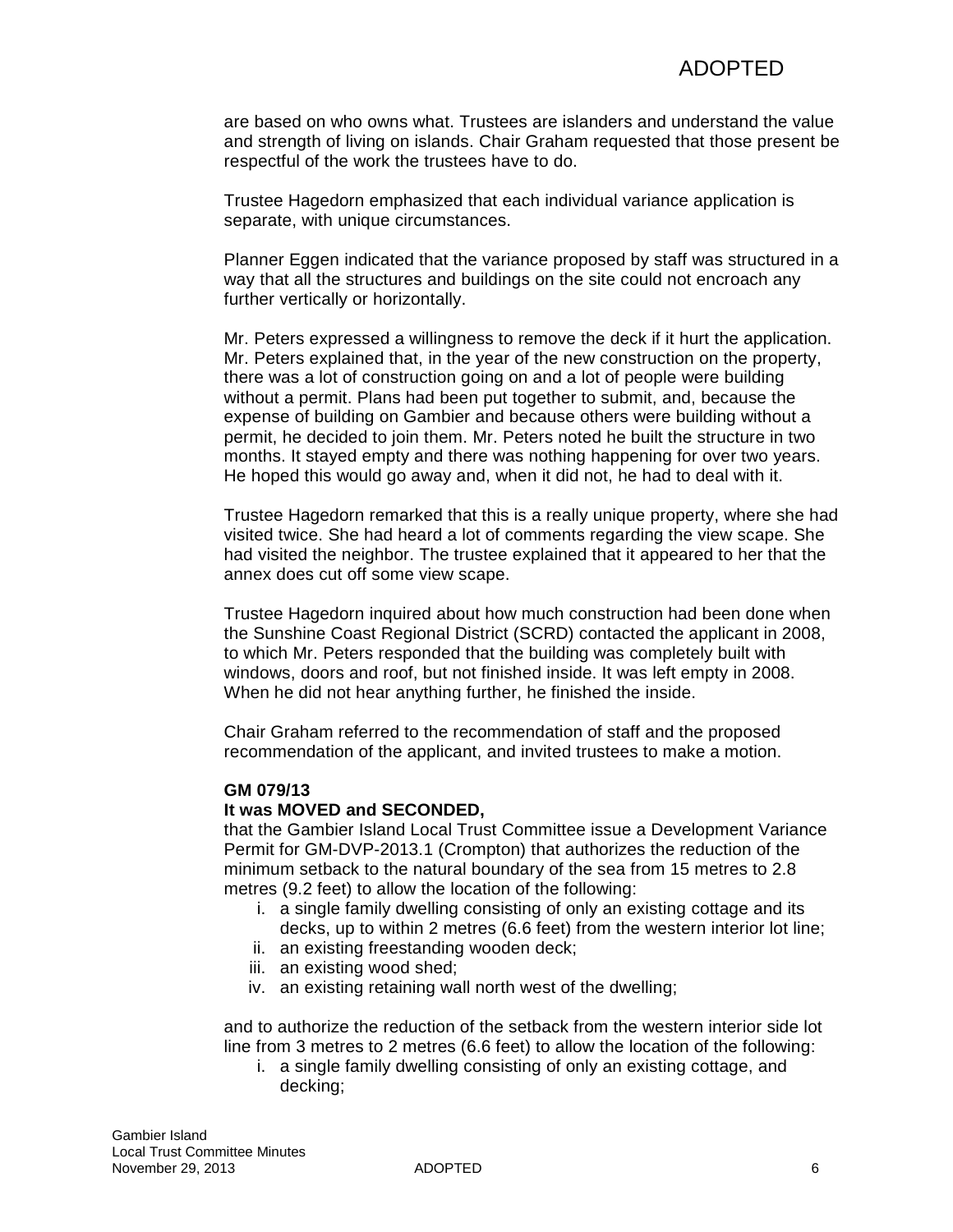located on Lot 1 of Lot 1, Block 2 of Block C, District Lot 847, Plan 4991, Gambier Island, PID 007-295-928 in accordance with Schedules 'A1' through 'A2' attached to and forming part of the permit, and amended to show:

- ii. the removal of the existing garage deck;
- iii. the removal of the portion of the single family dwelling that is less than 3 metres from the eastern interior lot line and that is less than 15 metres from the natural boundary of the sea;
- iv. the removal of the portion of the decking of the single family dwelling that is less than 2 metres (6.6 feet) from the western interior lot line.

Trustee Hagedorn commented on the difficulty and awkwardness of this decision. Trustee Hagedorn had referred to the Official Community Plan policies, the mandate of Islands Trust, and the land use bylaw policies, and visited the property twice to ensure doing due diligence. She noticed this is an extremely tiny lot, adjacent to very tiny lots. It is unique, attached to the natural boundary of the sea on two sides, highly visible, adjacent to a park and public dock with public access right beside it.

The trustee considered the questions: What are the reasons for allowing this DVP that is different from what the OCP and land use policy put in place, by the Gambier Island community? Is there a good reason why these bylaws should be changed to allow for this? Trustee Hagedorn looked for what is unique about the situation that would alter the policies and bylaws put in place because the community wanted them. The trustee looked at the mandate of Islands Trust, and at covenants, and sensitive ecosystems, whether there would be a better place for the house, and at whether it is reasonable that a new dwelling be built in the setback.

Trustee Hagedorn raised the following points:

- Policies that apply include: to protect public beach access to and from the marine shoreline, and to protect the foreshore. The 15-metre setback is to protect the foreshore because so many people want to build there. It is the highest density on the island.
- Another policy that applies is to minimize impacts on coastal ecosystems. There is a sensitive ecosystem right where the annex is placed. If the applicant were asking for permission to build there today, the answer would be 'no'.
- It is an awkward building site, although there is some room at the back; possibly something could be added to the existing footprint of the old cottage.
- Regarding the overall visual quality, when approaching Gambier Harbour by boat and seeing the property for the first time, the trustee thought there were two homes on the property and did not see it as visually tucked in but out in the setback.
- An objective in the Gambier Island OCP is that any new residential development in the Gambier Planning Area is undertaken in a manner that is respectful of the privacy of the adjoining property owners. There were two in support of the application, and six not in support. The trustee had heard there was no consideration or consultation before the structure was built.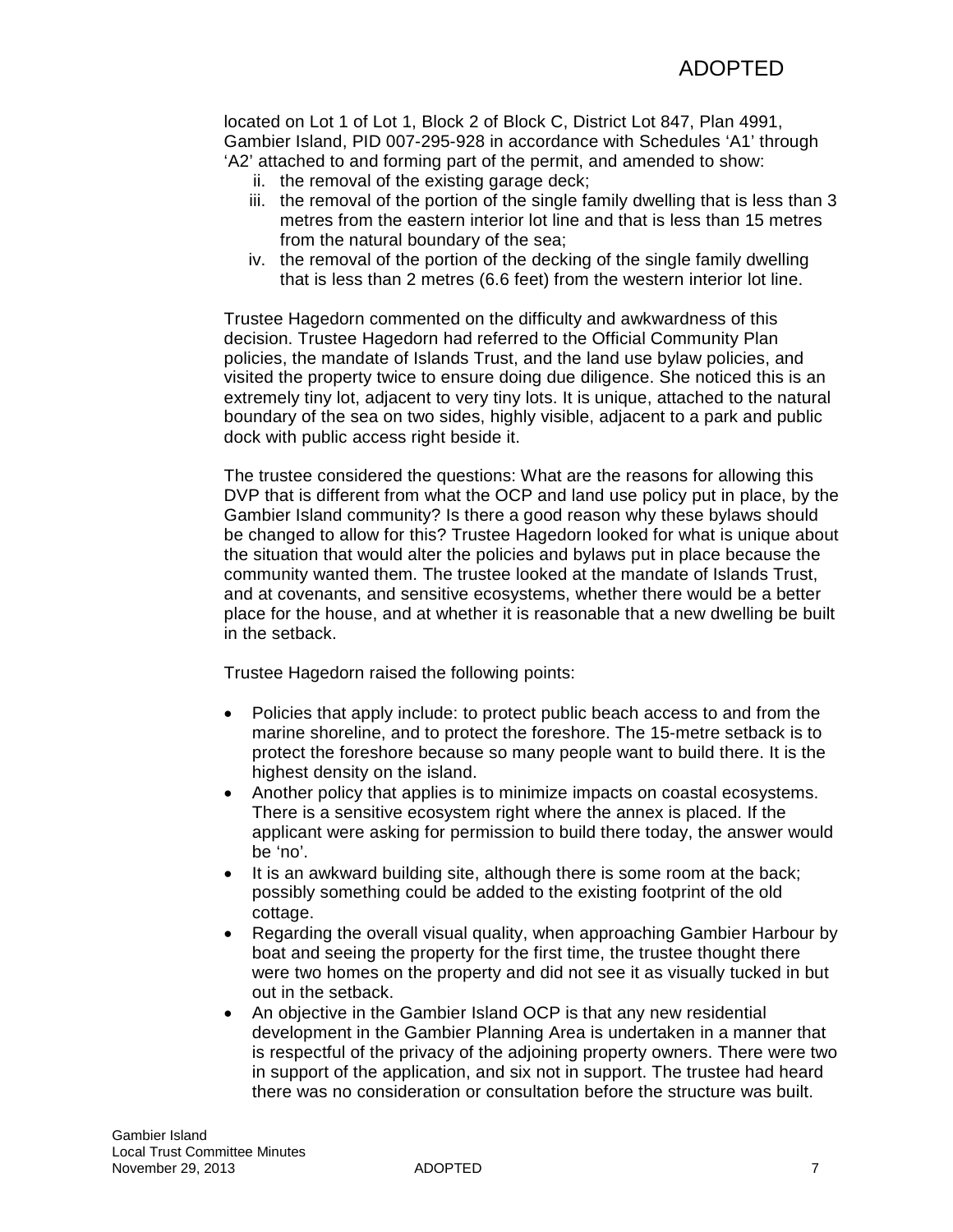Trustee Stamford agreed with what Mr. Cleminson said about the importance of this family in the community of Gambier Harbour and in the southwest peninsula as a whole. One of the strengths of The Hollies property is to bring different areas of Gambier Island together. Trustee Stamford noted she lives on Gambier in West Bay and that it is wonderful to be part of this large extended family and friends, and to see families from West Bay, who may not usually participate, out at events at The Hollies. Trustee Stamford reiterated her comment on the strength of the family at The Hollies to bring different areas of Gambier Island together.

The trustees' issues were not so much about the aesthetics. Trustee Stamford agreed with many of the comments about some egregious examples of architecture around the island. Trustee Stamford noted her concern was a question of process, and how this fit in primarily to the setback from the sea. Trustee Stamford remarked that there was every reason to give this property every consideration possible for variance. It is bounded by a public park. The boundary to the ocean is critical and a contentious issue everywhere.

Trustee Stamford asserted that this is a question of process, not just for this particular application but for everything that Islands Trust does: most often when there is a problem or a concern within the community, it is because the process was not followed. It was because of the lack of public process that people were so upset.

The trustee's concern with this particular property was the setback from the sea and the lack of public process for the community of Gambier Harbour.

Trustee Stamford commented on peoples' questions about concerns that the Local Trust Committee decision at this meeting would cause divisiveness in the community, noting that she agreed but that the divisiveness already happened and started happening in 2008, and that it was unfortunate it was this applicant's lack of process that precipitated some of that divisiveness.

Trustee Graham commented on the Islands Trust mandate of preserving and protecting unique amenities. He thought it was likely that the historic nature of this 1920s development could be considered a unique amenity. Chair Graham remarked that it was unfortunate that the permit process was not followed by the applicant originally.

The question on the motion was then called.

# **CARRIED**

**By general consent** the meeting was recessed at 12:19 p.m. and reconvened at 12:34 p.m.

### **11.2 GM-RZ-2004.1 (Keats Camp – DL 696 – Keats Island)**

Trustee Hagedorn declared a conflict of interest with application GM-RZ-2004.1 and left the meeting at 12:35 p.m.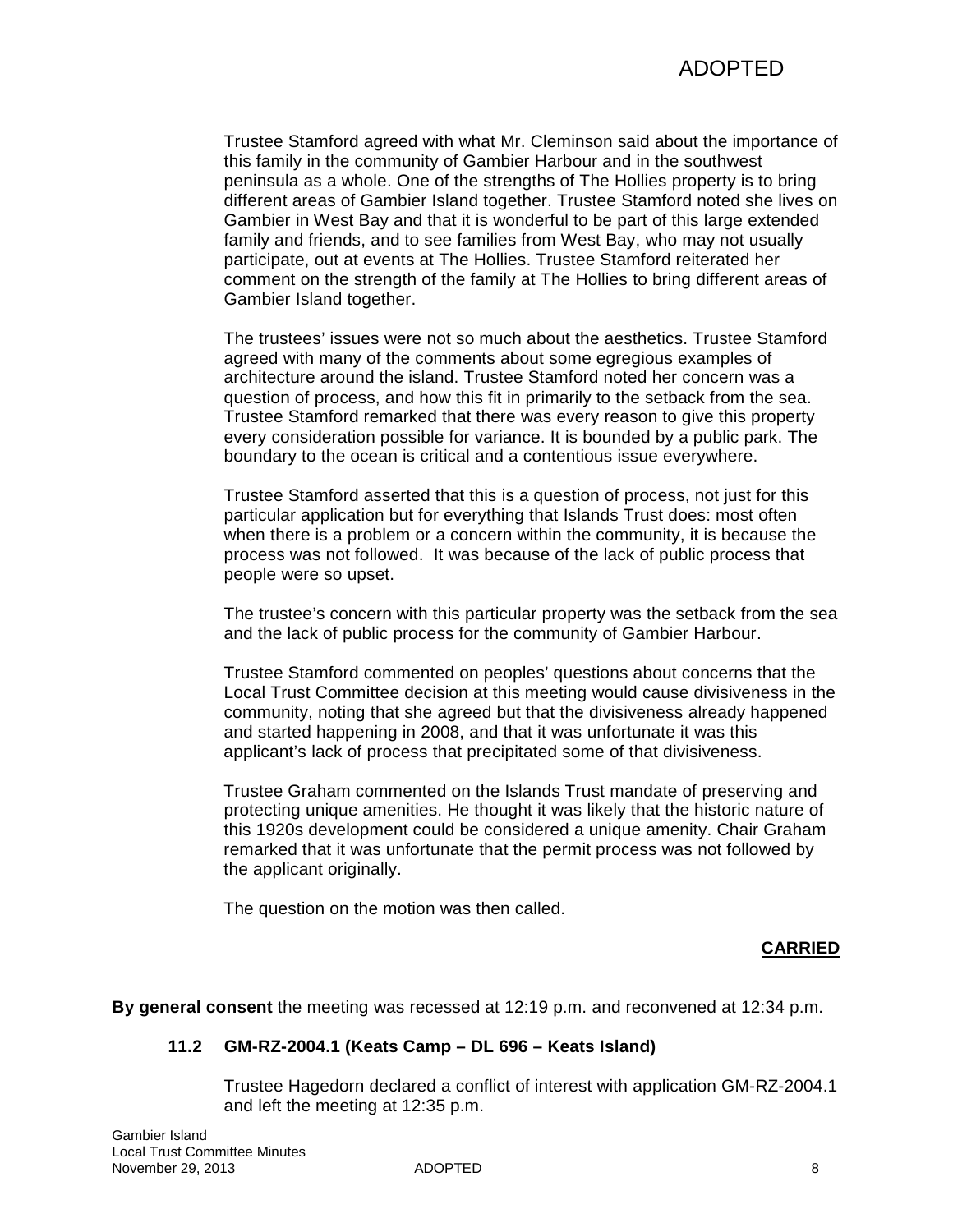Contract Planner Gesner reviewed the staff report dated November 15, 2013 on the rezoning application for amendments to the Keats Island Land Use Bylaw and District Lot 696, Keats Island Land Use Contract. It was intended that the rezoning would enable subdivision, with a subsequent stratification of a portion of the subdivided lots.

Contract Planner Gesner noted that the plan used in Figure 6 on page 12 of the report was outdated.

It was explained that there appeared to be some confusion regarding the community information meeting, which was not well attended, as well as the subdivision and rezoning process; Contract Planner Gesner recommended discussion of ways to better communicate with the community at large.

The Chair recessed the meeting at 1:06 p.m. to relocate the meeting to another room, and resumed the meeting at 1:10 p.m.

Island Planner Zupanec, scheduled to take over this file in December, 2013, joined the meeting at 1:10 p.m. via teleconference.

> Discussion continued on developing the communications needed that would include all stakeholders and would update and educate on the current situation and applicable regulatory processes.

Contract Planner Gesner described the purpose and process of development permit areas, and noted the importance of minimal impacts of development when they accumulate upon the shoreline. It was noted there are up to about 50 additional piers that could be built. Discussion ensued on development permit areas as compared to restrictive zoning.

Agent Kevin Healy of Creus Engineering Ltd. thanked Island Planner Brzozowski and Contract Planner Gesner for moving this process along. Mr. Healy recommended against looking at inclusion of development permits for the foreshore at this time, as this would be something new in the Gambier Trust Area and on Keats that he thought would impede the current rezoning process and would overly complicate what should be a simple process.

Mr. Healy commented on the process of communications with leaseholders, noting that he had assumed there would have been more constituent awareness of land use processes, and describing other "hiccups" in the process of getting the word out about the scheduled November 26 community information meeting. In light of the poor attendance at that meeting in West Vancouver, Mr. Healy agreed that another community information meeting should be held. He offered to produce a communications plan to the Local Trust Committee moving forward.

Glen Donaldson, chair of the Keats Island Leaseholders Association, declared the association was in agreement with the communication plans. Mr. Donaldson noted his agreement with the comments of Mr. Healy regarding development permit areas, which would be new information to the public and which he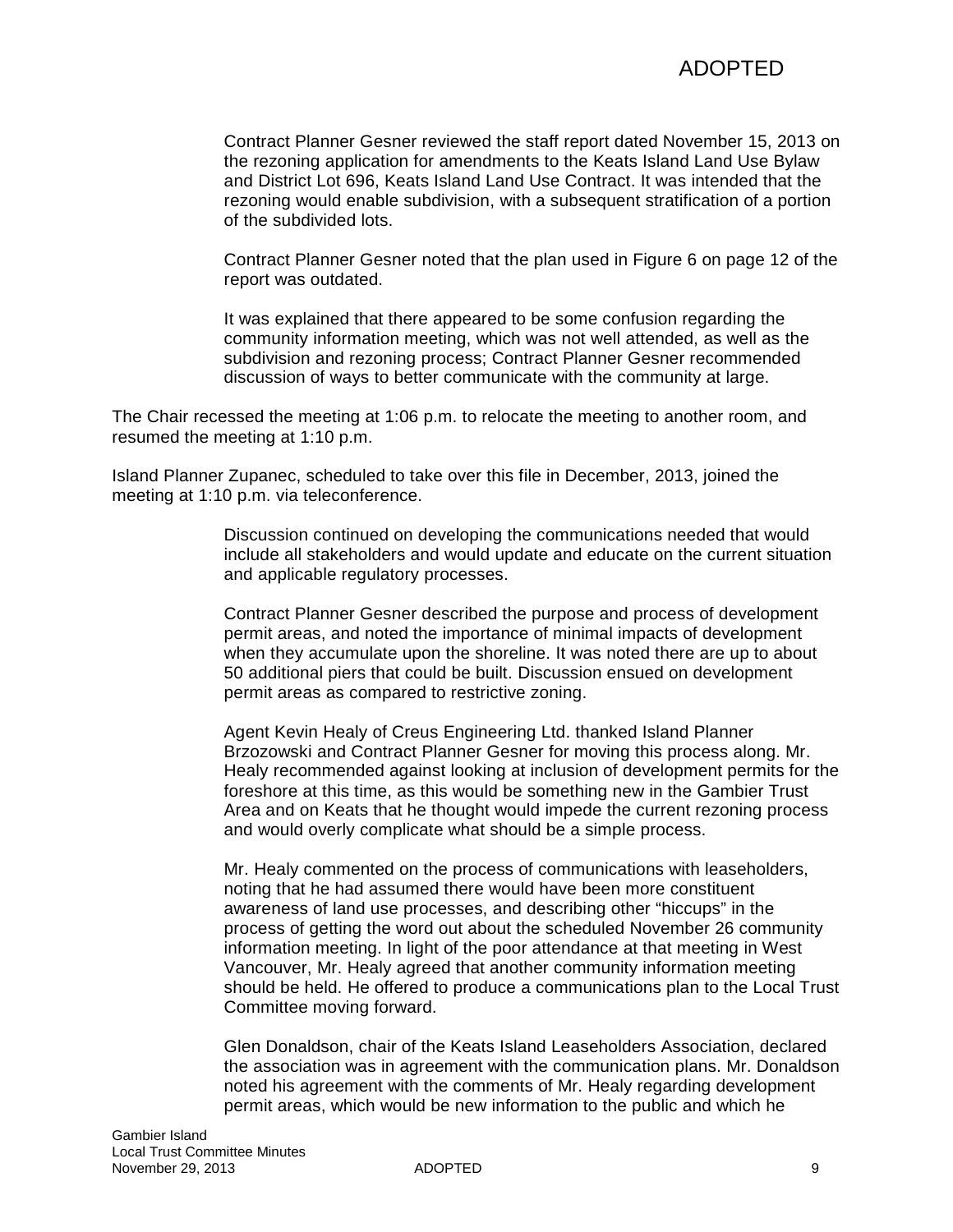thought would best be dealt with separately as it was something that he felt would require study.

Kim Benson, Keats Island, as a former trustee involved in the Community Plan and the rezoning to 2008 and as a Keats Islander at large with a family neighbouring on the subject property, itemized her views on the current state of the application as follows:

- There is a need for the applicant to provide information on the application and communicate with and solicit feedback from the rest of the Keats Island community;
- In light of the size of the property (20% of the island) and it being an entrance point to the island, whatever is done there will affect the rest of the island especially in impacts on the water supply;
- There should be two information meetings, one in town and one on the island, with information provided in advance; and
- Neighbours within a radius immediately adjacent to the property should receive notification of the application.

Ms. Benson noted she was on the fence regarding a development permit area for the property shoreline. The area where the leasehold cottages are is water access; the need for docks there is a traditional one. The camp's marine zoning is constrained; little of the property has marine development. Most of the docks are nonconforming.

The owners of DL 696 replied that it is their understanding that there are water licenses for all the docks on the property.

Mr. Healy acknowledged the need to enhance the communications on the application. Potential communications venues were discussed.

Island Planner Brzozowski provided an overview on the current Gambier Trust Area process related to the study of options for shoreline protection.

### **GM 080/13 It was MOVED and SECONDED,**

that the Gambier Island Local Trust Committee request that the applicant provide a communications strategy for public information to inform Keats Islanders and the community at large of the rezoning process and other information pertaining to District Lot 696.

# **CARRIED**

# **GM 081/13 It was MOVED and SECONDED,**

that the Gambier Island Local Trust Committee direct staff to revise draft Bylaw Nos. 100 and 101, amending the Land Use Bylaw No. 78 and the Land Use Contract, Keats Island Bylaw No. 4, respectively.

# **CARRIED**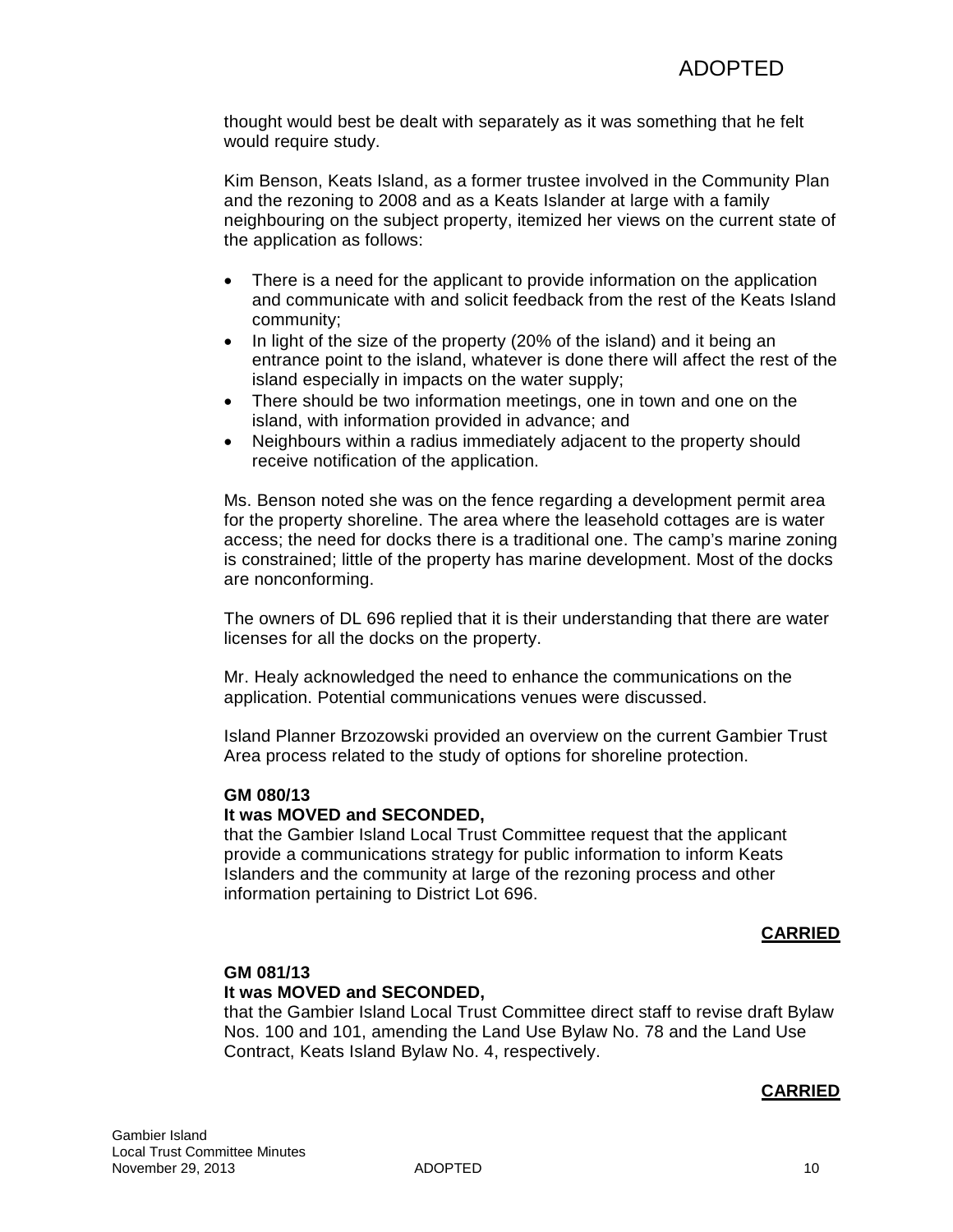# **GM 082/13**

# **It was MOVED and SECONDED,**

that the Gambier Island Local Trust Committee request that staff provide the committee members with further discussion regarding shoreline protection strategies on District Lot 696.

# **CARRIED**

**By general consent** the meeting was recessed at 2:00 p.m. and reconvened at 2:10 p.m.

Trustee Hagedorn joined the meeting at 2:10 p.m.

- **12. BYLAWS**
	- **12.1 Proposed Bylaw No. 123 cited as "Gambier Island Local Trust Committee Land Use Bylaw No. 86, Amendment No. 1, 2013"**

### **GM 083/13**

**It was MOVED and SECONDED,** that the Gambier Island Local Trust Committee adopt bylaw No. 123 as presented.

## **CARRIED**

# **13. REPORTS**

- **13.1 Work Program Reports** *– Deferred*
- **13.2 Applications Log** *– Deferred*
- **13.3 Trustee and Local Expenses** *– Deferred*

### **14. NEW BUSINESS**

### **14.1 Environmental Assessment Office Process regarding Eagle Mountain Gas Pipeline Environmental Assessment (LNG at Woodfibre)**

Island Planner Brzozowski gave an overview of the memorandum dated November 18, 2013 with attached SCRD staff report of November 1, 2013 on the "Environmental Assessment Office Process regarding Eagle Mountain Gas Pipeline Environmental Assessment".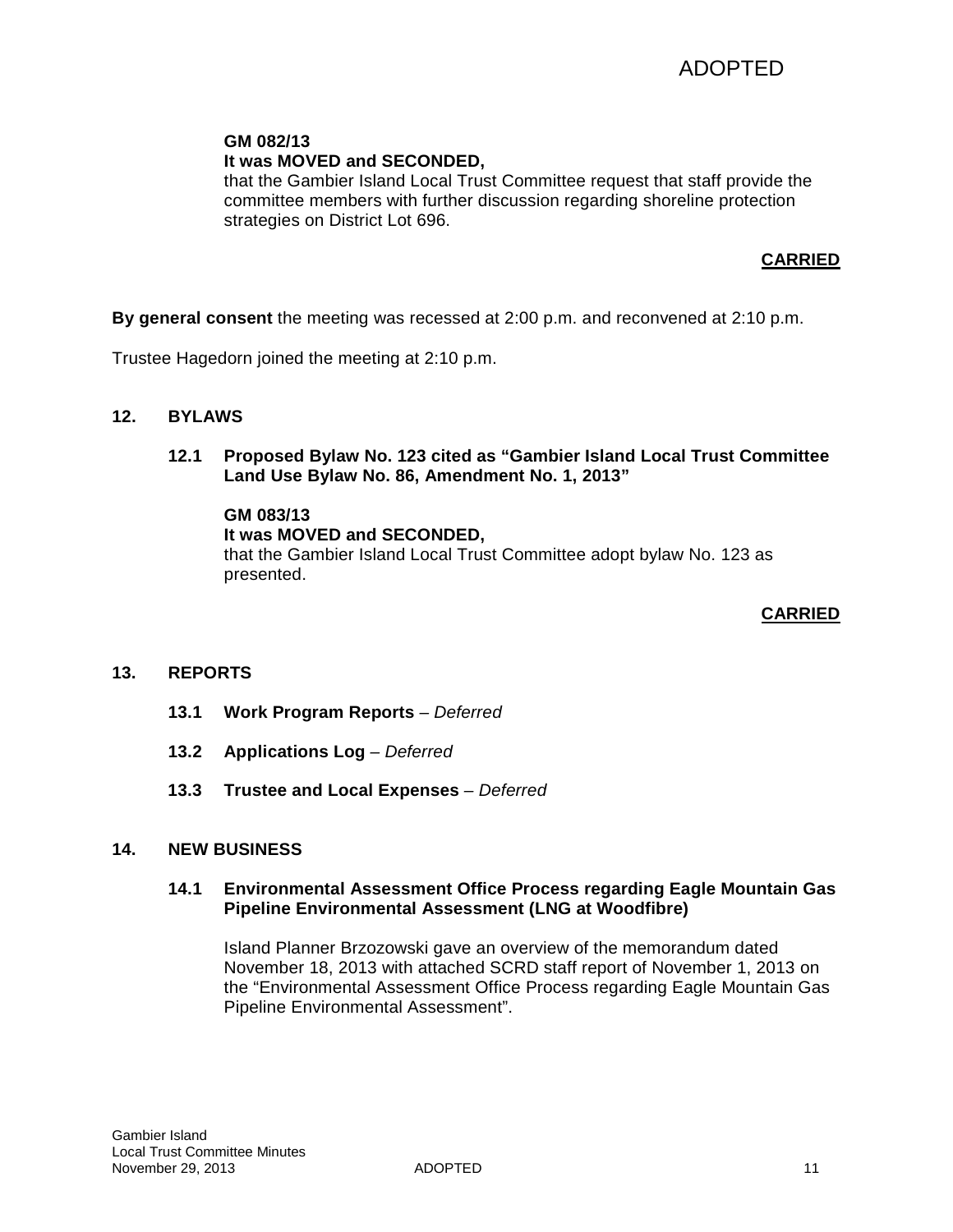# **GM 084/13**

# **It was MOVED and SECONDED,**

that the Gambier Island Local Trust Committee request staff to write a letter in response to the Sunshine Coast Regional District referral regarding Eagle Mountain/Woodfibre pipeline environmental assessment referencing the letter sent to the Sunshine Coast Regional District regarding issues affecting the Local Trust Area on the initial BURNCO Application Information Requirements.

# **CARRIED**

## **14.2 Proposed Port Mellon Waste Incineration Plant**

The consideration by Metro Vancouver of Port Mellon as a proposed waste incineration site was discussed.

### **GM 085/13**

# **It was MOVED and SECONDED,**

that the Gambier Island Local Trust Committee request the Executive Committee to amend the current Trust Council topic of proposed waste incineration location at Duke Point to include the Port Mellon location, for consideration for advocacy.

## **CARRIED**

## **14.3 Hunting Issues, Southwest Corner of Gambier Island** – *Deferred*

**14.4 MLA Meeting Discussion** *– Deferred* 

**15. ISLANDS TRUST WEBSITE** – *Deferred* 

### **16. CLOSED MEETING**

### **GM 086/13**

# **It was MOVED and SECONDED,**

that the Gambier Island Local Trust Committee close the next part of the November 29, 2013 business meeting to discuss matters pursuant to Section 90(1)(f) (Bylaw Enforcement) of the *Community Charter and* that Staff be invited to attend this meeting.

### **CARRIED**

Committee closed the meeting at 2:28 pm.

**By general consent**, Committee reconvened in open meeting at 2:34 pm.

# **17. RECALL TO ORDER**

Rise and Report from Closed Meeting – none.